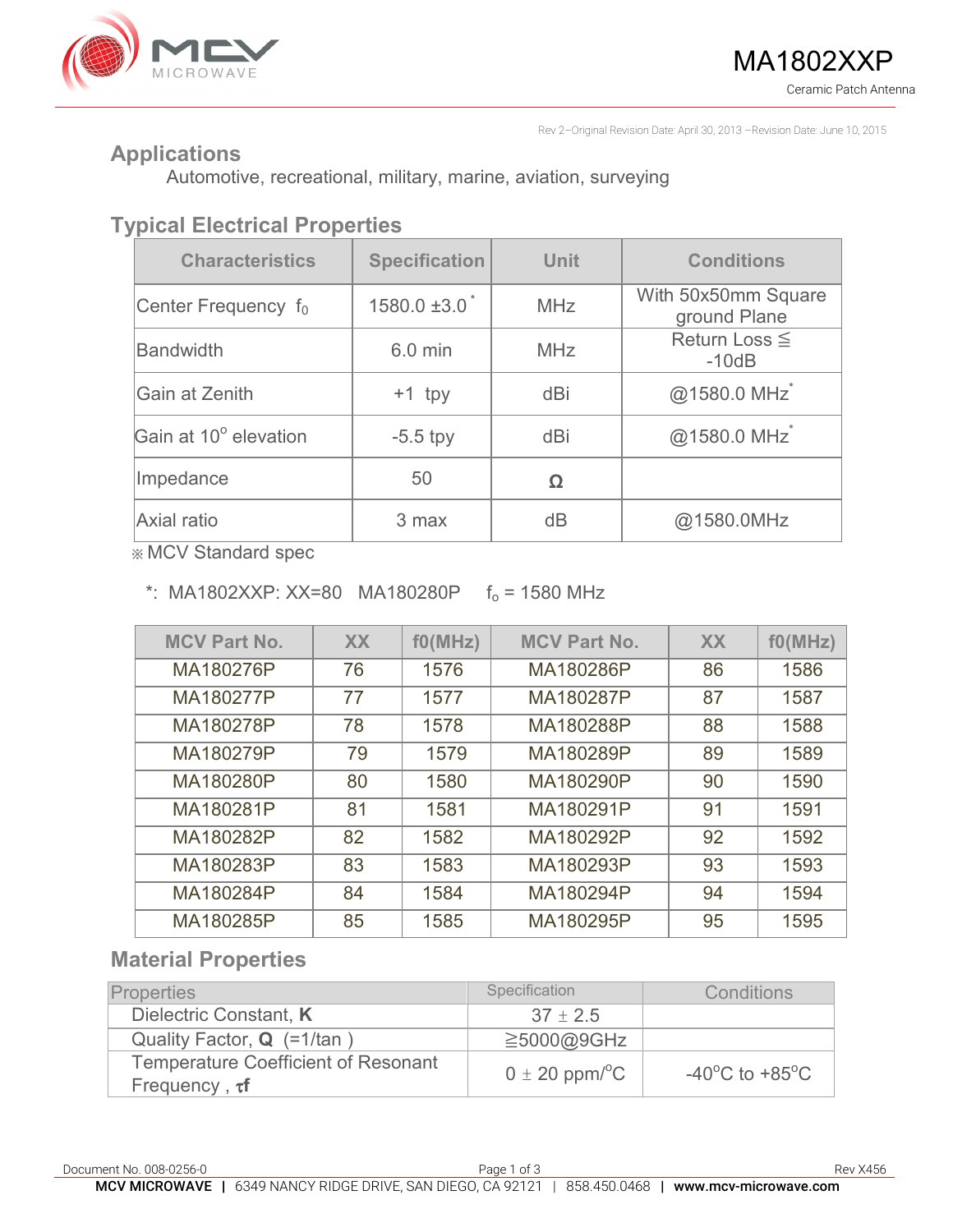

**MA1802XXP** Ceramic Patch Antenna

Rev 2–Original Revision Date: April 30, 2013 –Revision Date: June 10, 2015

## **Product Dimensions**



**Reflection Coefficient**